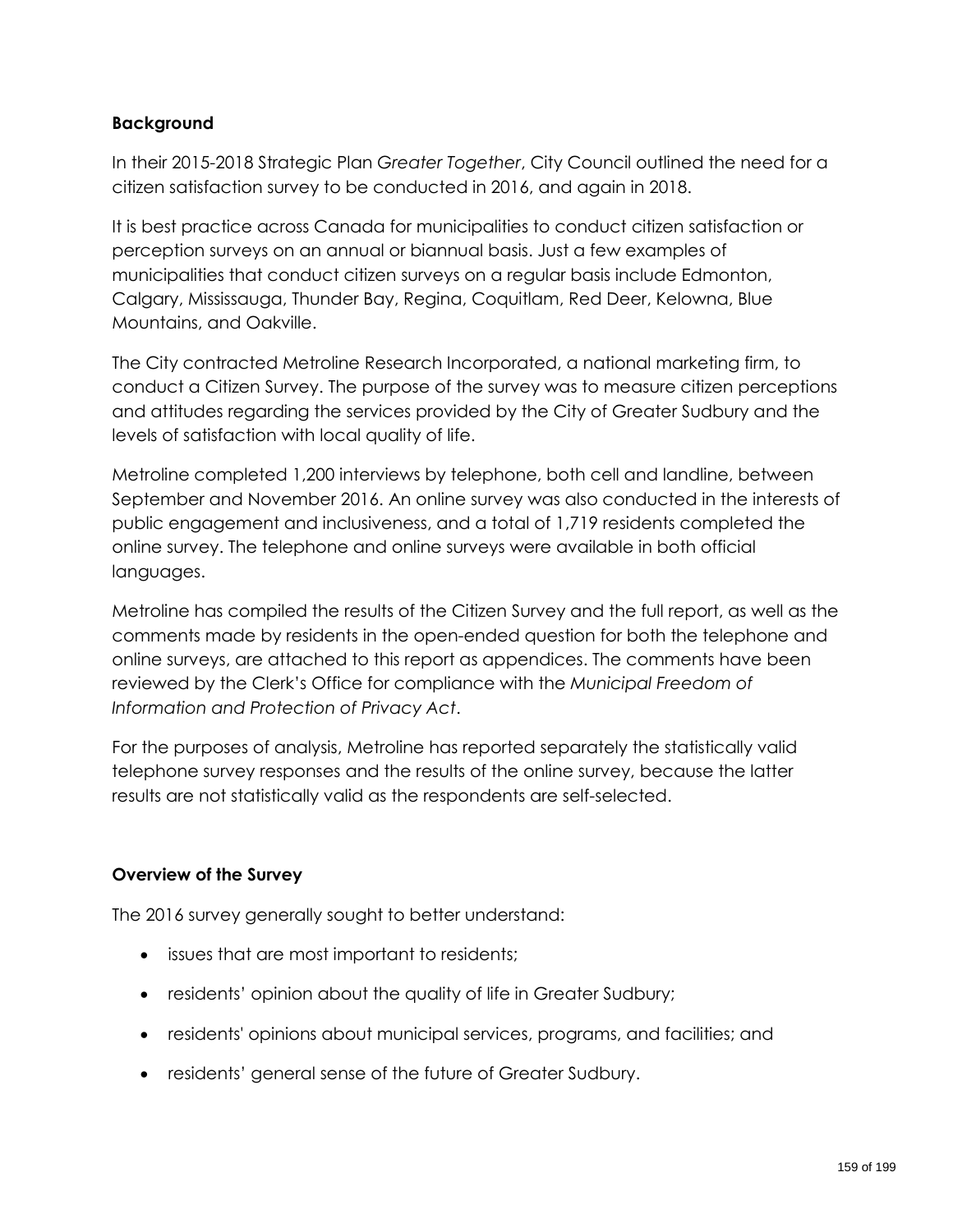The questions included in the 2016 survey were based on a best practice review of surveys from other municipalities from a diverse range of providers; Council's strategic goals and priorities; and recommendations from the service provider. The questions were also reviewed in conjunction with the City's 2009 survey to ensure as much comparability as possible. This was not always possible, as the 2009 survey was designed as part of a budget prioritization process and so the questions were not always exactly replicable. Where comparison with the 2009 results is possible, that comparison has been included in the analysis provided by Metroline.

Three appendices are included with this report:

- Survey findings report from Metroline
- Responses to the open-ended questions Telephone
- Responses to the open-ended questions Web

# **Key Findings of the Report**

There are a large range of levels of understanding and satisfaction, evidenced by the disparity in responses provided to the survey. In comparison with other municipalities who have conducted similar surveys (albeit with slightly different questions adapted to their specific needs), the City of Greater Sudbury results are less clearly aligned to one particular perception. This suggests a potential need for greater education around the services the City offers, the costs associated with those services, and a continued effort to enhance the level and type of engagement between the City and residents over the coming months and years.

Metroline has provided a summary of key findings on pages 3 and 4 of the attached report. Those highlights are below for ease of access to information.

# **Municipal Affairs**

- Just over a third of residents (35%) feel they are 'very' or 'somewhat' knowledgeable about municipal affairs. Fewer residents (29%)say they are "not very" or "not" knowledgeable.
- More than 4 in 5 residents indicated they are 'very' likely to vote in the next Municipal election in 2018
- Those who were not likely to vote indicated that there would need to be a candidate they liked or supported to get them out to vote and they need to be more informed. Within this group, a proportion are just not interested in voting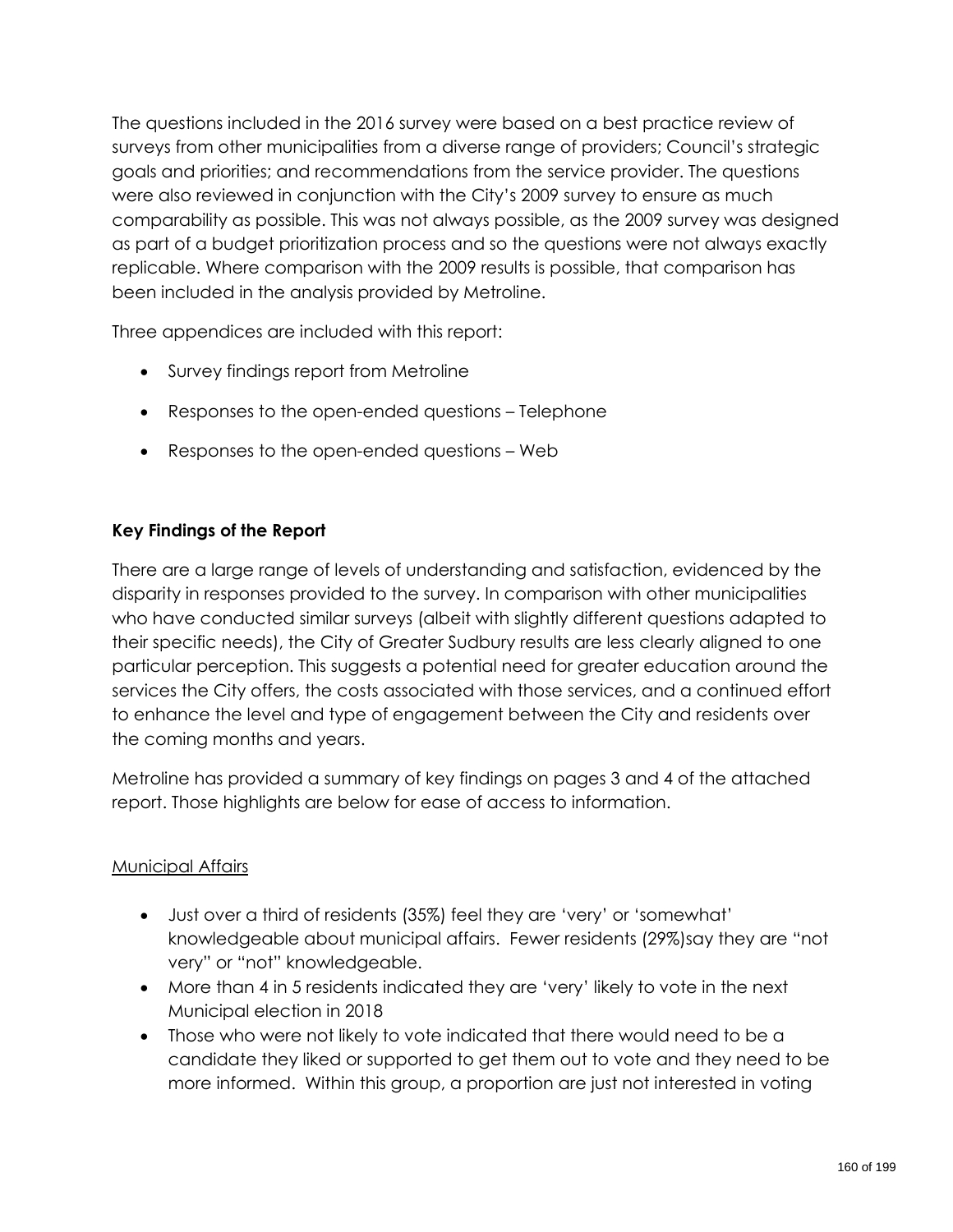### Issues/Perceptions

- By a wide margin, the top issue for Sudbury residents are road conditions and road construction, expressed in the top three by 70% of residents.
- Level of taxes, value received for taxes, and what taxes are spent on is the second concern, reported by 30% residents.
- Maintaining infrastructure was the third mention (buildings, utilities, sewers, etc.) for the telephone survey, for 23% of residents.

### Future Direction

- Residents are more optimistic than not about the direction the City of Greater Sudbury is heading in.
- 38% of residents feel the City has been 'getting better' over the past two years, compared to 13% who feel it has been getting 'worse'.
- Residents are about evenly split on whether the City is heading in the right direction to ensure a high quality of life for future generations.
- A significant number of residents do not agree they receive good value for their tax dollars. About half (49%) of residents 'somewhat' (25%) or 'strongly' (24%) disagree with the statement.

#### **Services**

- About a third of respondents (31%) are satisfied with the level and quality of service they receive, with 5% being 'very' satisfied and 26% being 'somewhat' satisfied.
- Out of a list of 23 services listed for residents, the ones that scored highest in importance were Fire and Paramedic Services (90%), Road Maintenance (81%), and Police Services (81%).
- Resident satisfaction with Fire and Paramedic Services (81%) and Police Services (67%) shows there is some opportunity to improve satisfaction but fall within a range we expected and have seen before.
- Satisfaction for Road Maintenance (12%) is very low and there is a significant gap in resident perception. Indeed, out of the list of 23 services, although Roads ranked at the top of the list in importance, the satisfaction score was the lowest score received.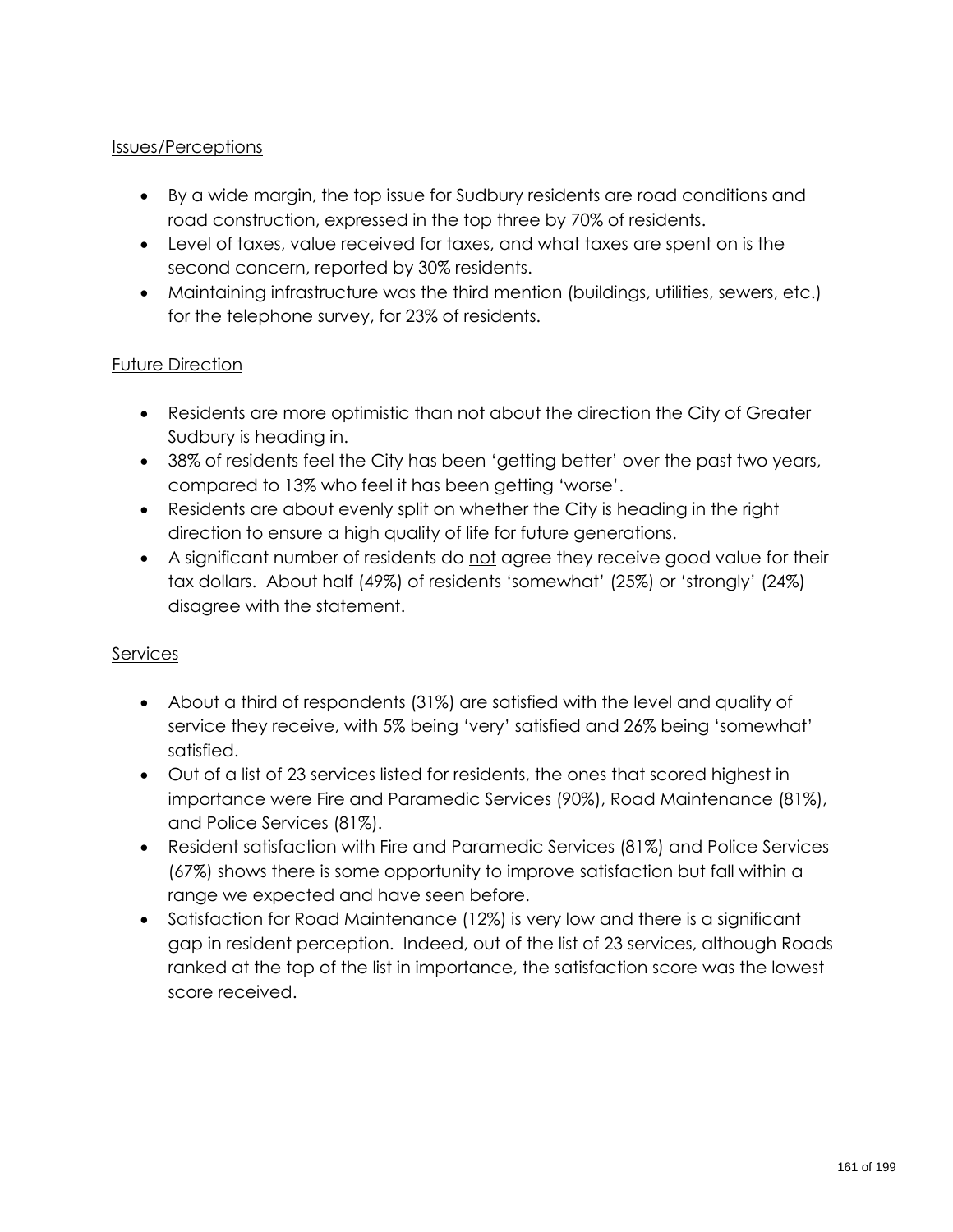### **Communications**

- The City of Greater Sudbury website is often used as a resource for information about Greater Sudbury programs and services. 37% of residents told us they use it.
- Local newspapers continue to be a resource, with 25% of residents using the Sudbury Star, and 21% of residents using Northern Life.
- Not surprisingly, news that relates to taxes and tax changes is the item most often mentioned as what they would like to receive (26%)
- Information or changes related to municipal services is mentioned similarly (26%).
- These are followed closely by information related to future plans and capital projects (25%), upcoming Community Events (25%), and information about Road repair and construction (23%).

# Customer Service

- Half of residents we spoke with (50%) say they had need of some kind of customer service contact with the City of Greater Sudbury over the past year.
- A large majority of the Customer Service contact over the past year was via telephone. More than three-quarters of residents had contact by telephone (77%).
- Most residents are satisfied with the customer service they received. 78% of residents were either 'very' satisfied (47%) or 'somewhat' satisfied (31%).

# **Next Steps**

The Citizen Survey results offer an opportunity for the City and Council to better understand the perceptions of residents as they relate to their quality of life in the community, and their level of satisfaction with municipal services. The 2016 survey was not a budget prioritization exercise, and as such, the results are not intended to create a decision-making matrix for Council. Such surveys measure how people feel about municipal services and based on the findings, there is a need for communication around the areas of highest concern as indicated by residents: roads and infrastructure, and taxes and budget. Work is underway to develop additional communication, engagement, and education strategies around those high priority areas. For example, in the City of Greater Sudbury report, the second most important issue to respondents is "taxes/high taxes/budget": while this reflects respondents' perception of the level of taxation, the City of Greater Sudbury has the fourth lowest taxation level in Ontario.